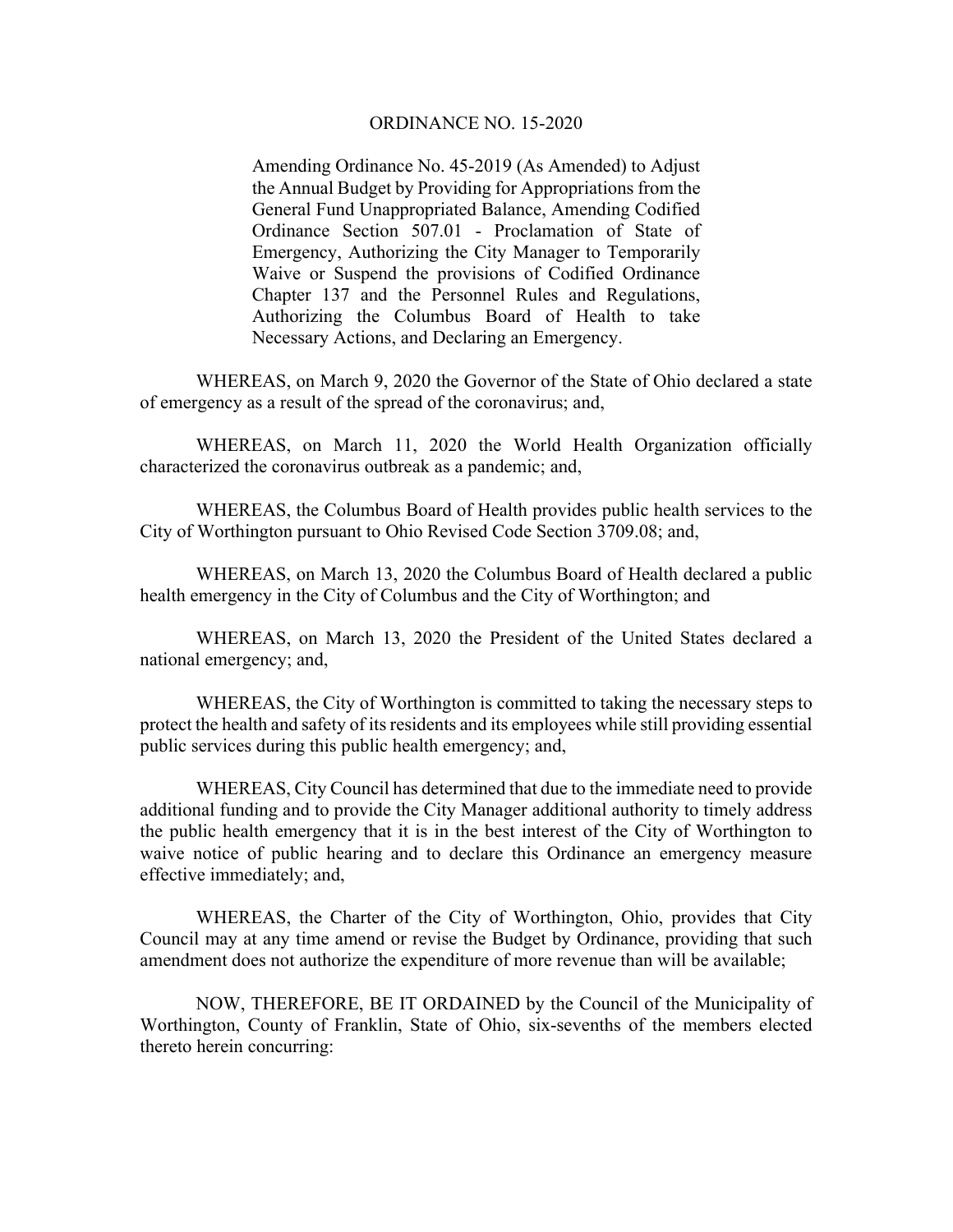## ORDINANCE NO. 15-2020

 SECTION 1. That there be and hereby is appropriated from the General Fund unappropriated balances to:

| Account No.                | Description                | Amount       |
|----------------------------|----------------------------|--------------|
| <b>General Fund #101</b>   |                            |              |
| 101.1150.560977            | Contingencies              | \$100,000.00 |
| 101.1150.560979            | Pay Continuity Contingency | \$100,000.00 |
| <b>General Fund Totals</b> |                            | \$200,000.00 |

SECTION 2. That Section 507.01 "Proclamation of State of Emergency" is hereby amended to read as follows:

## **507.01 PROCLAMATION OF STATE OF EMERGENCY.**

(a) When a civil emergency which substantially impairs the functioning of the City government and its ability to protect the lives and property of the people; any of the following named officers of the City, acting in the order herein designated, when the previously named officer or officers are absent from the City or are unavailable or incapable of doing so, are authorized and directed to proclaim the existence of a state of civil emergency in the City or within any prescribed area or areas thereof:

- (1) The City Manager;
- (2) The Acting City Manager;
- (3) The President of Council;
- (4) The President Pro Tem of Council;
- (5) The Chief of Police; or
- (6) The Fire Chief.

(b) Whoever violates any proclamation issued in accordance with this section is guilty of a misdemeanor in the first degree.

(c) For purposes of this Chapter, "Civil Emergency" means a tumult, riot, mob or body of people acting together with the intent to commit or facilitate the commission of a felony or a misdemeanor, or to do or offer violence to person or property; or by force and violence break or resist the law; or in the event of flood, fire, snowstorm, pandemic, public health emergency, or any other public crisis or disaster, either natural or man- made, affecting life and property, or any emergency declared by the President of the United States or the Governor of Ohio.

SECTION 3. That the City Manager is hereby authorized during the duration of the current public health emergency to waive or suspend the provisions of Codified Ordinance Chapter 137 and the Personnel Rules necessary to provide essential services during the public health emergency and to provide compensation to employees who may